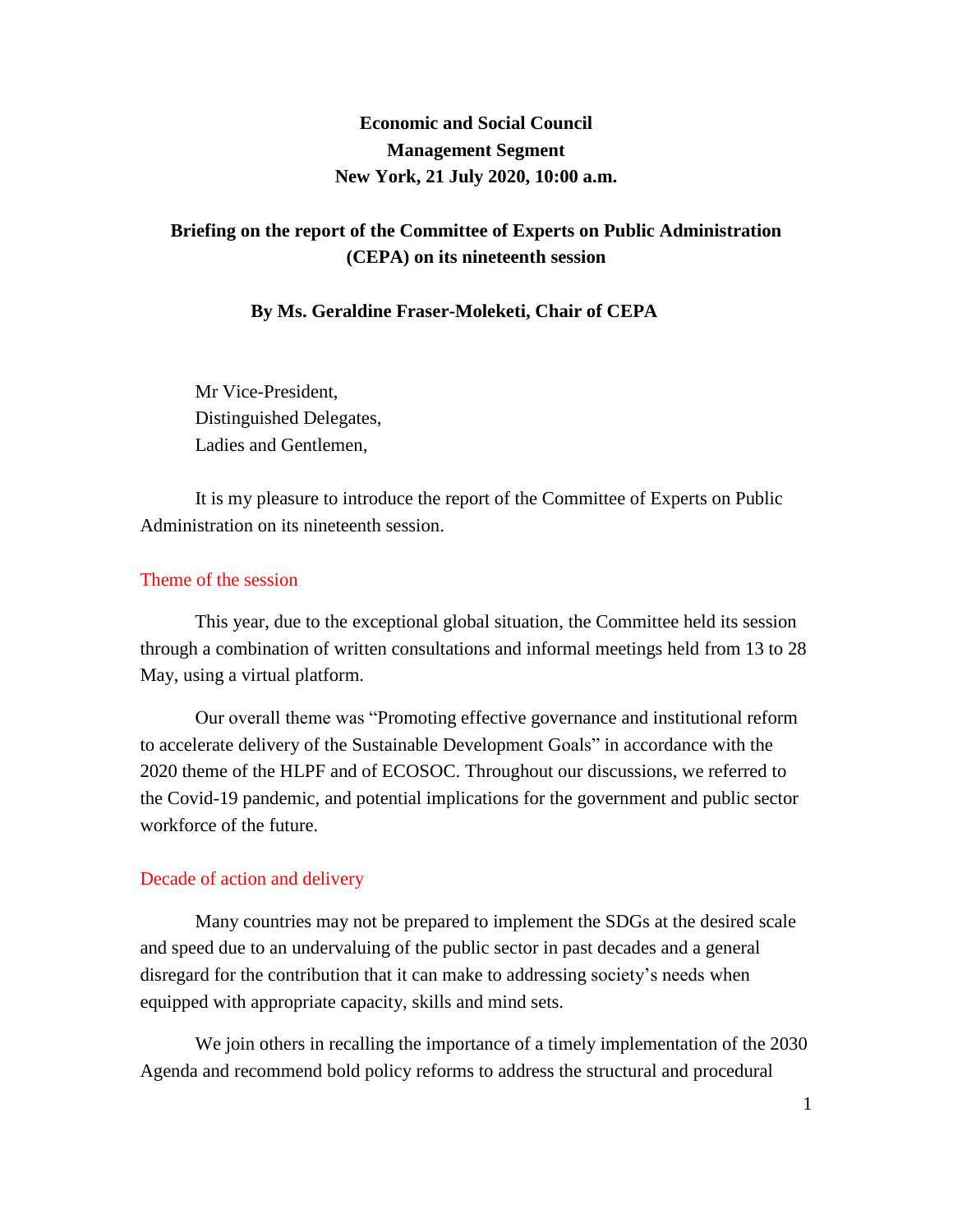weaknesses in institutions, at all levels, that may be hindering implementation of the Goals. Such action calls for 'fast-track' reform initiatives based on innovative breakthroughs as well as incremental reforms that target long-term, cumulative results.

We observe that silo-thinking in public institutions continues to hamper the holistic implementation of the SDGs and ensure that no one is left behind. We also draw attention to the continuing challenges of combatting corruption, which remains a crucial precondition for the acceleration of implementation of the 2030 Agenda.

#### Pandemic response and recovery

The pandemic has exposed vulnerabilities of governments, for example in their unpreparedness for crisis, in the inadequacies of public infrastructure and investment, including in health systems, and broadly speaking in imbalances in economic and social development arising from public policy processes.

A key message of the Committee is that Governments should not simply aim to return to pre-existing procedures and institutional cultures in seeking to respond to the pandemic and planning for recovery. The pandemic presents a unique opportunity to reimagine the role of institutions and policymaking, promote new governance norms and shift from past practices to transformative pathways that strengthen resilience and accelerate action to achieve the SDGs.

Mitigating the adverse social, economic and financial consequences of the pandemic on all societies requires addressing the deep inequalities that exist in many countries. We reiterate the need for institutions at all levels to play a greater role in promoting and enforcing non-discriminatory laws and policies. We also recommend targeted action to recognize essential workers in the public sector.

As demonstrated in the current fight against the pandemic, local governments are often the first level providers in the delivery of the SDGs. Expanded efforts are needed to strengthen local government finance and financial management to this end, including through a concerted global effort to address severe budgetary challenges and financial risks that governments are currently facing at the subnational level.

Governments with robust digital platforms and tools have been better equipped to continue service delivery during the crisis. However, leveraging the benefits in health, education, employment and other areas going forward calls for greatly accelerated action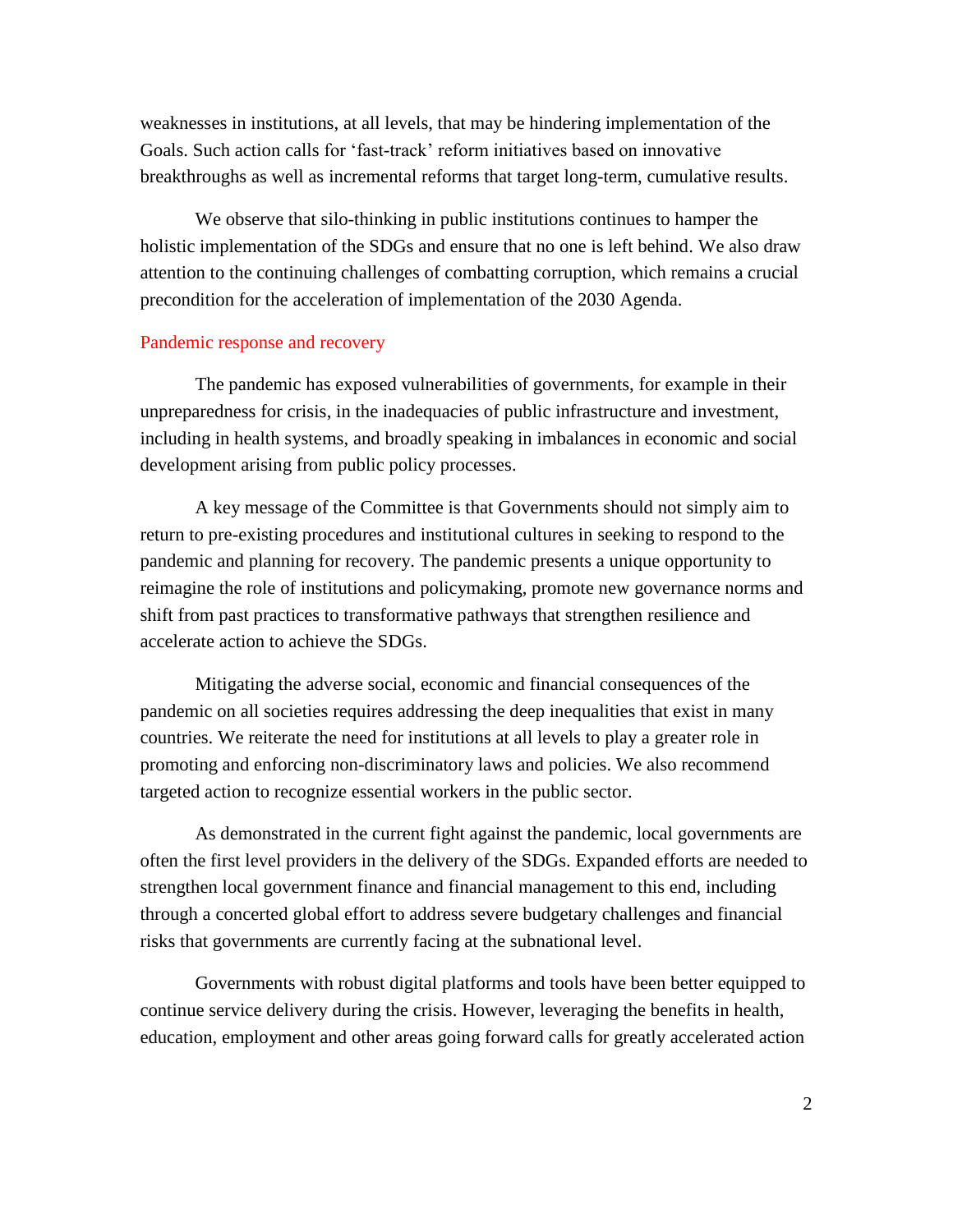to address digital divides within and across countries, including in the provision of affordable access to high-speed broadband technology for all.

## Principles of effective governance

We heard during the 19<sup>th</sup> session that the principles of effective governance for sustainable development, endorsed by the Council in July 2018, have been put to test and proven useful as a guide to analysing complex governance challenges and building strong institutions to realize the decade of action and delivery for sustainable development.

Much technical work remains to be done to support their operationalization. The Committee will continue to expand on this framework in the intersessional period with an emphasis on strengthening the analytical basis for reform policies based on the principles, including through regional studies and indicators.

#### Institutions and peacebuilding

We note that there has been a dramatic change in the nature of violent conflict over the last two decades, with conflicts becoming more complex and involving many more non-State actors over protracted periods. Such situations underscore the insufficiency of traditional approaches to State-building on their own and draw renewed attention to public administration reconstruction as a crucial part of peacebuilding in the medium- to long-term.

The provision of quality public services at the local level, as a core component of efforts to promote national cohesion and integrate communities into the wider society, can play a critical role in building trust and undermining the recruitment strategies of armed groups. Promoting national ownership of reforms, improving public financial management and addressing illicit financial flows with due regard to the nature of the conflict are pivotal.

## Budgeting for the SDGs

Achievement of the SDGs could be accelerated if the Goals were embedded in national and subnational budgets. We specifically recommend the adoption of practices to monitor and report on the use of public financial resources in support of the Goals, such as mapping and tracking budgetary contributions to each Goal.

The Committee also recommends accelerated action to increase transparency and equal participation in the budgeting process, establish transparent public procurement